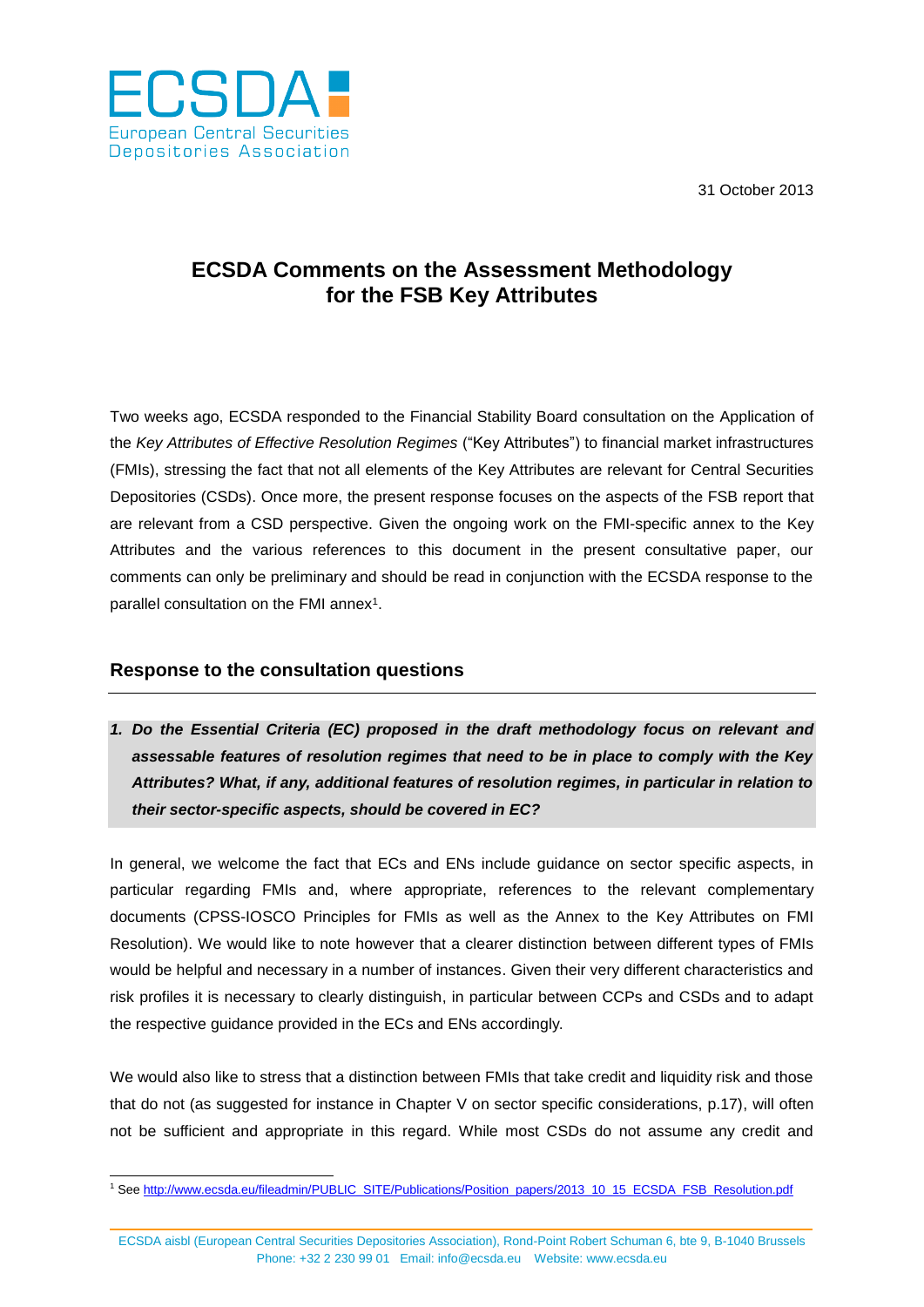liquidity risk, a few CSDs operate with a banking licence and are thus exposed to some credit and liquidity risk. Even these CSDs however are fundamentally different from CCPs, in particular regarding the nature of the risk they face. Where a CSD provides credit, any related exposures are by definition short-term, collateralised and transactional, while CCPs mutualise the risk for a whole market. These fundamental differences are relevant for a number of KAs and should be more explicitly reflected in the assessment methodology. An example would be EN 3.1 (c) which notes that the criteria for nonviability could differ between FMIs that assume credit and liquidity risk and those that do not, without specifying further to what extent such criteria will be different (p.40).

## *2. Do any Key Attributes or relating EC require further explanation or interpretation to promote a consistent assessment and implementation of the Key Attributes across jurisdictions?*

ECSDA welcomes the fact that the assessment methodology leaves the necessary flexibility for national regulators to adapt the relevant KAs to the specific circumstances of their respective jurisdiction. Such flexibility is for instance particularly needed in the choice of applicable resolution tools and trigger points of resolution. We would nevertheless like to note that it is important to ensure that flexibility does not come at the expense of legal certainty. This means that the applicable framework for resolution (e.g. at national level) should define a clear line between the recovery and resolution phases respectively, and that it should result in a level playing field for similar institutions.

In Europe in particular, consistency of implementation is likely to come from the adoption of EU legislation on the resolution of banks and "non-bank" financial institutions. In this context, ECSDA strongly favours the adoption of separate, sector-specific resolution regimes, given the major differences between, for example, insurance firms, asset managers, CCPs and CSDs. We thus welcome the recognition by the FSB that the use of a single set of Key Attributes and a single Assessment Methodology at the international level should not prevent individual jurisdictions from adopting sector-specific resolution regimes, rather than a single resolution regime. We also fully support the ECs under KA1 stating that (1) all SIFIs (i.e., including all CSDs) should be subject to a dedicated resolution regime and not to standard insolvency law, and (2) that the FMI-specific regime should apply to all FMIs, irrespective of their licensing status (e.g. whether or not they have a banking license).

*3. Does KA 4 regarding set-off, netting, collateralisation and the segregation of assets require additional explanation or interpretation? What should be the appropriate length of the temporary stay of early termination rights provided for in KA 4.3? Should authorities have the power to extend the temporary stay? If so, what additional conditions or safeguards should apply?*

ECSDA welcomes the extensive guidance in KA 4 on FMI specific issues, and believes that the explanations are generally sufficient from a CSD point of view.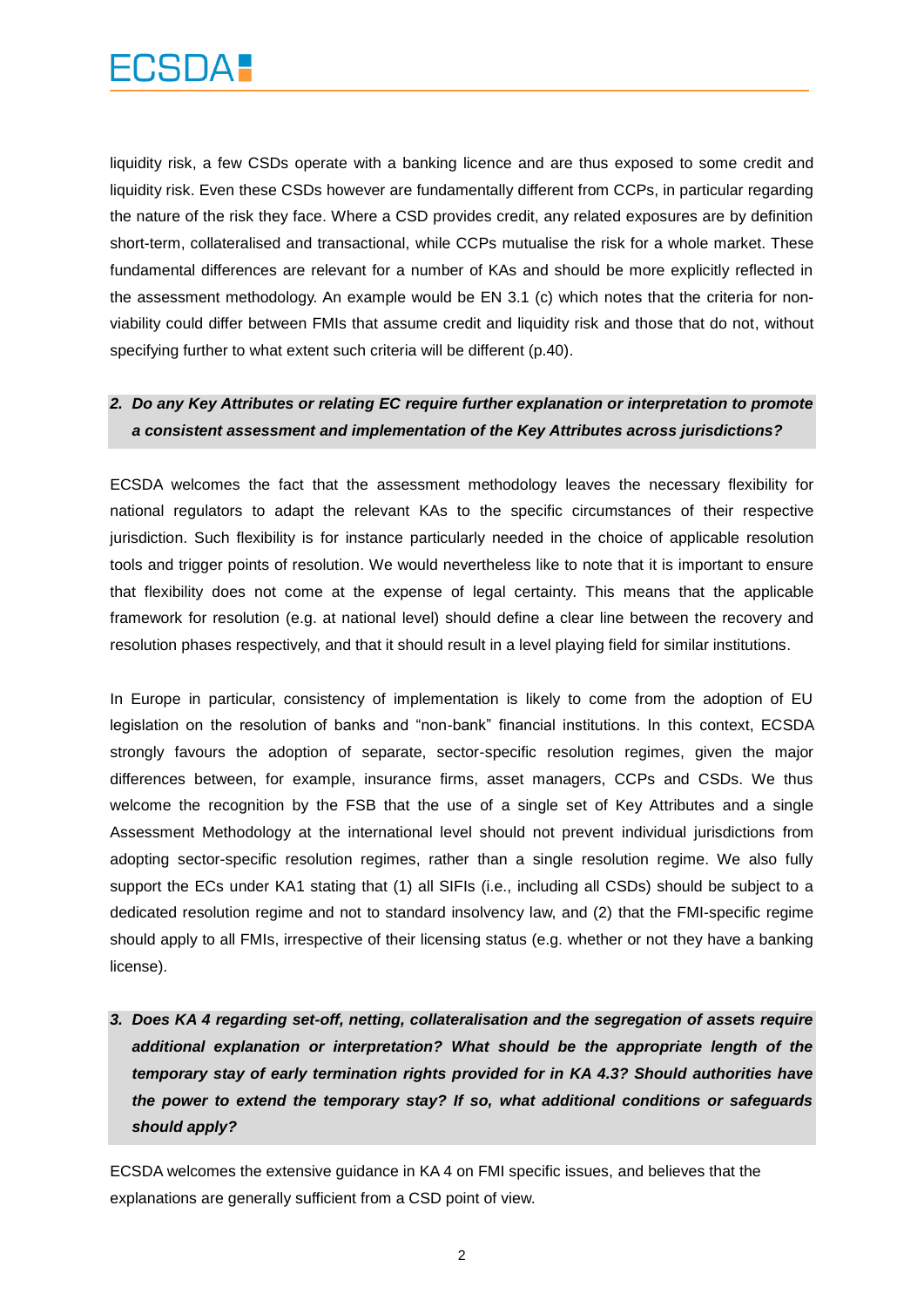- *4. Is additional guidance needed to help assessors evaluate the relative strengths and weaknesses of resolution regimes in light of the structure of the financial system?*
- *a) Should assessors be required to make a determination as to which firms in a jurisdiction may be systemic in failure prior to carrying out an assessment of the resolution regimes that apply to those firms?*

As we expect all CSDs to be considered as systemic for their respective national market, we do not have any comments on this point.

*b) Should the presence of a G-SIFI require assessors to give greater weight to compliance with the Key Attributes of the resolution regimes that applies to that G-SIFI?*

No comments (although CSDs are systemic on a national level, ECSDA understands that no CSD is currently considered as a G-SIFI).

*5. Do the 'preconditions' set out in Section VI of the Introduction cover the relevant elements of a jurisdiction's legal and institutional framework that are necessary for resolution regimes to operate effectively?*

Yes.

*6. Is the methodology suitable for use in assessments of countries with financial markets at different stages of development? Does the methodology provide sufficient guidance on how it should be applied in a proportionate manner in different country circumstances? Should the methodology apply a higher standard to home or key host jurisdictions of G-SIFIs?*

ECSDA generally supports the principle that assessments should be proportionate to the complexity and systemic importance of the firms assessed. Within Europe, ECSDA believes that assessments should be comparable as much as possible, especially in view of European Union legislation on the resolution of non-bank financial institutions, which is expected to turn some of the FSB Key Attributes and Essential Criteria into binding standards.

Regarding the notion of "key host jurisdictions" for FMIs, we note that the definition provided in the report (p.5-6) includes jurisdictions *"where major participants of the FMI are located"*. Whereas we recognise that this criterion can be relevant in assessing the importance of a host jurisdiction, we caution against an excessive interpretation. Indeed, many CSDs have a substantial proportion of nondomestic participants<sup>2</sup>, and the resolution of the CSD would not necessarily have a systemic impact in the markets where these participants are located. We would advise to determine such jurisdictions

 $\overline{a}$ <sup>2</sup> For details on the number of domestic and non-domestic participants, please refer to the ECSDA online database at <http://www.ecsda.eu/database.html>